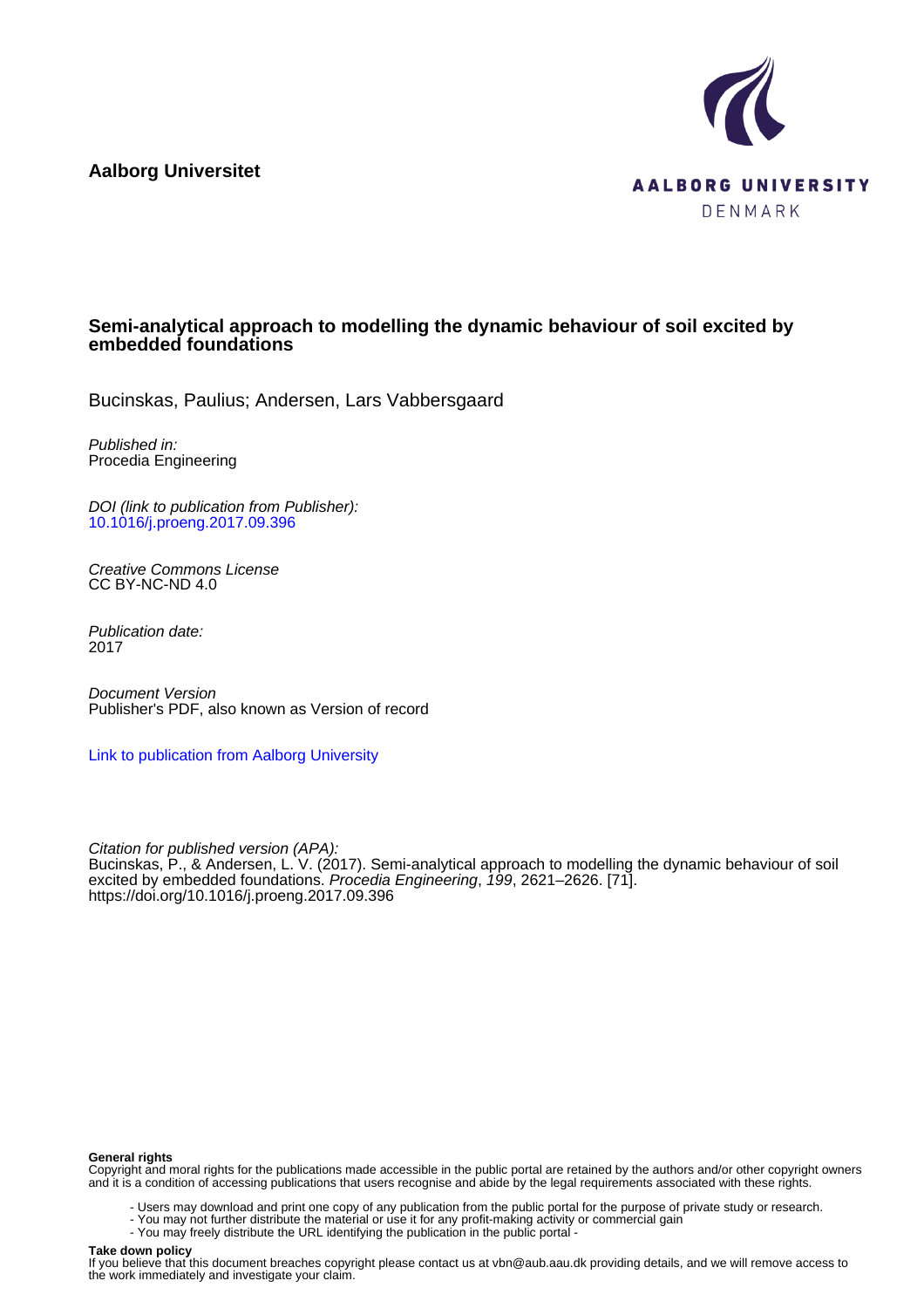



Available online at www.sciencedirect.com





Procedia Engineering 199 (2017) 2621–2626

www.elsevier.com/locate/procedia

# X International Conference on Structural Dynamics, EURODYN 2017 X International Conference on Structural Dynamics, EURODYN 2017

# Semi-analytical approach to modelling the dynamic behaviour of Semi-analytical approach to modelling the dynamic behaviour of soil excited by embedded foundations soil excited by embedded foundations

Paulius Bucinskas<sup>a,\*</sup>, Lars Vabbersgaard Andersen<sup>a</sup>

a Departament of Civil Engineering, Aalborg University, Thomas Manns Vej 23, Aalborg 9220, Denmark

# **Abstract Abstract**

The underlying soil has a significant effect on the dynamic behaviour of structures. The paper proposes a semi-analytical approach based on a Green's function solution in frequency-wavenumber domain. The procedure allows calculating the dynamic stiffness for points on the soil surface as well as for points inside the soil body. Different cases of soil stratification can be considered, with soil layers with different properties overlying a half-space of soil or bedrock. In this paper, the soil is coupled with piles and surface foundations. The effects of different foundation modelling configurations are analysed. It is determined how simplification of the numerical model affects the overall dynamic behaviour. numerical model affects the overall dynamic behaviour.

© 2017 The Authors. Published by Elsevier Ltd. © 2017 The Authors. Published by Elsevier Ltd. © 2017 The Authors. Published by Elsevier Ltd. Peer-review under responsibility of the organizing committee of EURODYN 2017.

*Keywords:* Ground vibration; Green's function; foundation modelling. *Keywords:* Ground vibration; Green's function; foundation modelling.

# **1. Introduction 1. Introduction**

Proper evaluation of vibrations is a complex problem, which is especially hard to reproduce numerically. Vibration propagation through soil can be modelled using the Finite Element Method (FEM), but this approach requires propagation through soil can be modelled using the Finite Element Method (FEM), but this approach requires modelling of large soil domains and special boundary conditions, and this leads to high computation times and modelling of large soil domains and special boundary conditions, and this leads to high computation times and cumbersome calculation procedures. For computational tools to be useful in practice—especially in the early design phase—when a large number of different cases need to be analysed, they have to be relatively fast. Therefore, more computationally efficient approaches are needed. computationally efficient approaches are needed.

One way of modelling the response of the soil is by using a semi-analytical approach, based on the Green's function. The semi-analytical solution provides an analytical solution for the Green's function if frequency–wavenumber The semi-analytical solution provides an analytical solution for the Green's function if frequency–wavenumber

<sup>\*</sup> Corresponding author. Tel.: +45 50123118. \* Corresponding author. Tel.: +45 50123118.  *E-mail address:* pbu@civil.aau.dk  *E-mail address:* pbu@civil.aau.dk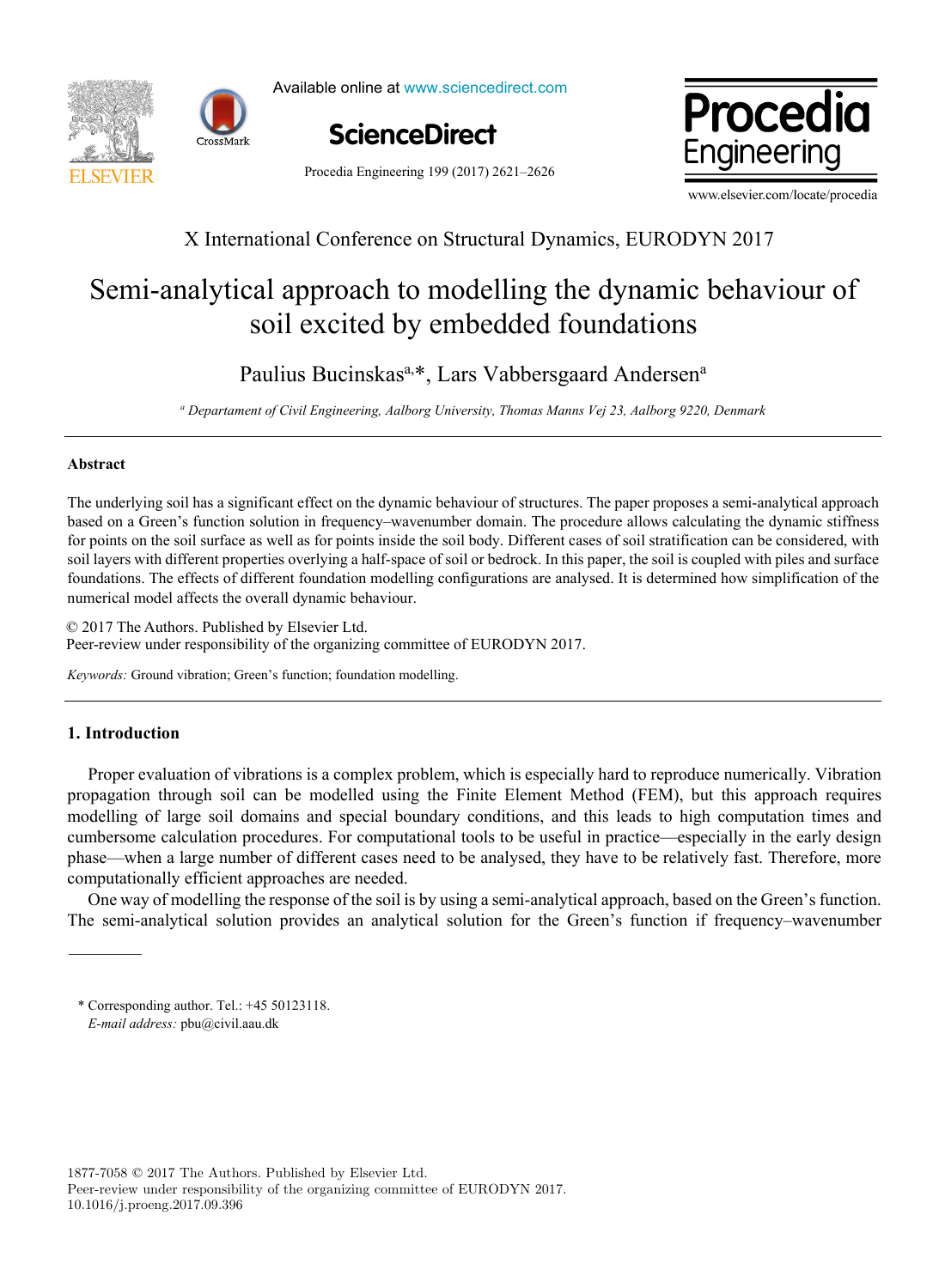domain and afterwards a numerical inverse Fourier transform is performed. For the formulation used in this paper, a layer transfer matrix is used. The transfer matrix describes the displacements and traction relation between the top and the bottom of a single layer. The layer transfer matrix was developed by Thomson [1] and further expanded by Haskell [2]. The Green's function approach has been commonly used for various problems concerning the vibrations of soil. Sheng and Jones [3] used it to model the vibrations propagating from a railway track placed on the soil surface. Further solutions for rigid surface footings were provided by Andersen and Clausen [4] and Lin et al. [5]. An alternative formulation to the Green's function approach is the stiffness matrix approach by Kausel and Roesset [6]. This method still uses the same layer transfer matrix, however the solution is formulated in terms of stiffness not flexibility.

While the Green's function based model is well known, it is most commonly used to model structure–interaction through the soil surface. This work aims to provide an approach to finding the Green's function between points not only on the soil surface, but also embedded inside the soil body. The obtained system can be modified in order to couple the soil with structures modelled using the FEM. The formulation of the solution is given in Section 2. Further, in Section 3, to illustrate the described approach, some analyses are carried out to evaluate how different foundationmodelling approaches affect the surrounding soil behaviour. Finally, Section 4 list the main conclusions.

#### Semi-analytical soil model

## 1.1. Transfer matrix for layered soil based on Green's function

Consider two points: in or on a horizontally stratified half-space Point 1 placed at the coordinates  $(x_1, y_1, z_1)$  and Point 2 placed at  $(x_2, y_2, z_2)$ . The traction  $p_1$  is applied at Point 1 and at time  $t_1$ , while the displacement resulting from the load are investigated at Point 2 at time  $t_2$ . The relation between the traction and displacement can be expressed using Green's function, provided in time-space domain:

$$
\mathbf{u}_2(x_2, y_2, z_2, t_2) = \int_{-\infty}^{t_2} \int_{-\infty}^{\infty} \int_{-\infty}^{\infty} \int_{-\infty}^{\infty} \mathbf{g}_{12}(x_2 - x_1, y_2 - y_1, z_1, z_2, t_2 - t_1) \mathbf{p}_1(x_1, y_1, z_1, t_1) dz_1 dy_1 dx_1 dt_1.
$$
 (1)

Unfortunately, an analytical expression for  $g_{12}$  cannot be found. To overcome this problem, a triple Fourier transformation is performed over two spatial coordinates  $(x, y)$  and time. The resulting equation is:

$$
\mathbf{U}_2(k_x, k_y, z_2, \omega) = \mathbf{G}_{12}(k_x, k_y, z_1, z_2, \omega) \mathbf{P}_1(k_x, k_y, z_1, \omega),
$$
\n(2)

where  $U_2$ ,  $P_1$ ,  $G_{12}$  are the triple Fourier transforms of displacement, traction and Green's function, respectively. Further,  $k_x$  and  $k_y$  are the wavenumbers in the respective horizontal coordinate directions and  $\omega$  is the circular frequency. The displacement and traction acting on the interface of a layer are combined in the state vector  $S^{j,i}$ .

$$
\mathbf{S}^{j,i} = [(\mathbf{U}^{j,i})^{\mathrm{T}} \quad (\mathbf{P}^{j,i})^{\mathrm{T}}]^{\mathrm{T}}.
$$

The layer number is denoted by the first superscript,  $j$ , while the second superscript,  $i$ , denotes the top interface of the layer, when equal to 0, or the bottom interface, when equal to 1.

The expression for the Green's function is obtained by solving the Navier equations in frequency–wavenumber domain. After some manipulation, the following expression is obtained, as described by Thomson [1] and Haskell [2]:

$$
S^{j,1} = B^j S^{j,0} = S^{j-1,0}.
$$
 (4)

Matrix  $B^j$  is the transfer matrix and describes the relationship between displacements and tractions at the top and bottom of layer j. A detailed description of the procedure to obtain the transfer matrix can also be found in the work by Sheng et al. [3] as well as Andersen and Clausen [4]. The second reformulation in Eq. (4) prescribes continuity of displacements and equilibrium of traction, between adjacent layers at interfaces.

Following the same procedure, a relation between the soil surface  $S^{1,0}$  and the bottommost interface  $S^{1,1}$  can be found. Starting from Layer J and going upwards through the layers, the following is obtained:

$$
S^{J,1} = B^{J}B^{J-1}B^{J-2} \cdots B^{1}S^{1,0}.
$$
 (5)

Now assume that a forced discontinuity in the displacement and/or traction occurs at an interface via the incremental state vector  $\Delta S^{n,0}$  as illustrated in Fig. 1. This results in the following state at the bottom of Layer *I*: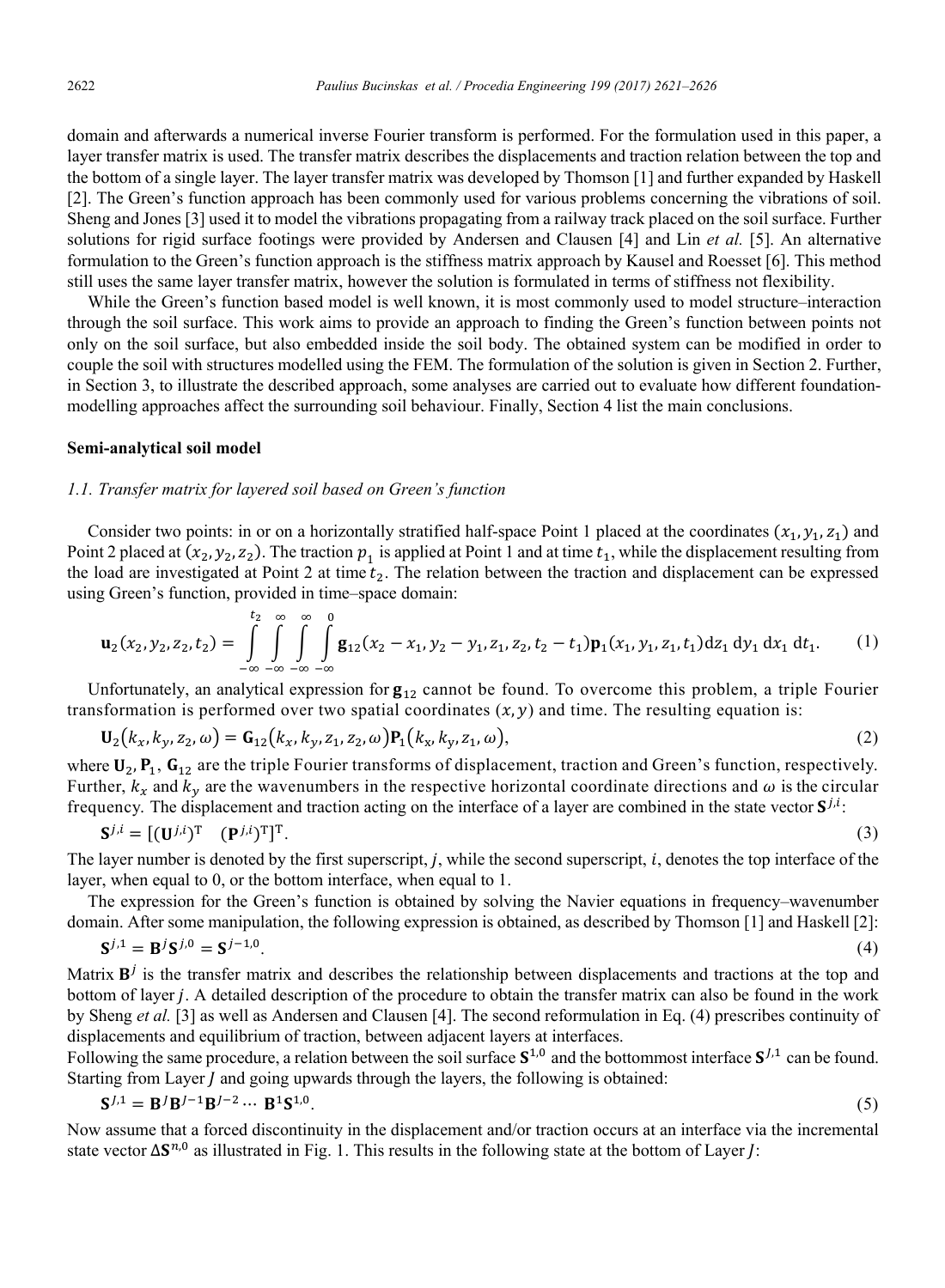

Fig. 1. Assembly of multiple soil layers over a half-space.

$$
\mathbf{S}^{J,1} = \mathbf{B}^J \mathbf{B}^{J-1} \mathbf{B}^{J-2} \cdots \mathbf{B}^n (\mathbf{S}^{n,0} + \Delta \mathbf{S}^{n,0}).
$$
\n
$$
\tag{6}
$$

Including all the layers up to the soil surface, Eq. (7) can be reformulated into

$$
S^{J,1} = T^1 S^{1,0} + T^n \Delta S^{n,0}; \qquad T^n = B^J B^{J-1} B^{J-2} \cdots B^{n+1} B^n. \tag{7}
$$

The stratum is assumed to overly a homogeneous half-space of soil. The relationship between the soil displacement and traction acting at the top of the half-space can be defined as:

$$
\mathbf{U}^{J+1,0} = \mathbf{G}_{\mathbf{h}\mathbf{h}} \mathbf{P}^{J+1,0}.\tag{8}
$$

The half-space is denoted as Layer  $J + 1$ , and  $G<sub>hh</sub>$  is the Green's function for the half-space defining a relation between displacement and traction acting on the surface. The derivation of this expression can be found in Ref. [4].

The traction and displacements at the bottom of Layer  *have to be equal to the traction and displacement at the top* of Layer  $J + 1$ , as shown by Eq. (5). Combining Eq. (8) and Eq. (9), and further assuming that the traction applied to the soil surface and displacement discontinuity applied at Layer n are both equal to zero, the following is obtained:

$$
\begin{bmatrix} \mathbf{U}^{J+1,0} \\ \mathbf{P}^{J+1,0} \end{bmatrix} = \begin{bmatrix} \mathbf{U}^{J,1} \\ \mathbf{P}^{J,1} \end{bmatrix} = \begin{bmatrix} \mathbf{T}_{11}^{1} & \mathbf{T}_{12}^{1} \\ \mathbf{T}_{21}^{1} & \mathbf{T}_{22}^{1} \end{bmatrix} \begin{bmatrix} \mathbf{U}^{1,0} \\ \mathbf{0} \end{bmatrix} + \begin{bmatrix} \mathbf{T}_{11}^{n} & \mathbf{T}_{12}^{n} \\ \mathbf{T}_{21}^{n} & \mathbf{T}_{22}^{n} \end{bmatrix} \begin{bmatrix} \mathbf{0} \\ \Delta \mathbf{P}^{n,0} \end{bmatrix}.
$$
 (9)

This results in a relationship between the traction applied at the top of Layer  $n$  and the displacement on the soil surface:

$$
\mathbf{U}^{1,0} = \mathbf{G}_{\text{lh}} \Delta \mathbf{P}^{n,1}; \qquad \mathbf{G}_{\text{lh}} = (\mathbf{G}_{\text{hh}} \mathbf{T}_{21}^1 - \mathbf{T}_{11}^1)^{-1} (\mathbf{T}_{12}^n - \mathbf{G}_{\text{hh}} \mathbf{T}_{22}^n). \tag{10}
$$

The matrix  $G_{lh}$  is the Green's function for displacements on the soil surface caused by a traction applied at the top of the Layer  $n$ . To calculate the displacements at lower layers, the original Eq.  $(4)$  is used. Further, similar relations can be established for a layered stratum over rigid bedrock.

## 1.2. Coupling of the layered soil model to a finite element model

The obtained Green's function describes a relation between two points for traction and displacements in three directions  $(k_x, k_y, z)$ . Calculating a dynamic stiffness matrix for the soil that can be coupled with an FEM model to analyse soil-structure interaction (SSI) involves a number of steps:

- 1. The Green's function needs to be established for a sufficient number of wavenumbers  $k_x$  and  $k_y$  to ensure good coverage of the analysed soil body. This can be achieved by evaluating the Green's function along a single axis in the wavenumber domain and rotating the result according to the needed combinations of  $k_x$  and  $k_y$ .
- 2. The displacement at a point caused by a distributed load of unit magnitude centred on another point is found in frequency–wavenumber domain and converted to frequency–space domain by inverse Fourier transformation. This is carried out for every combination of two nodal points in which the FEM model interacts with the soil.
- 3. The obtained  $3 \times 3$  matrices, describing the relations between two points in three directions, are placed in a single matrix G with dimensions  $3m \times 3m$ , when m is the total number of SSI nodes in the system.
- 4. Unit displacements are prescribed for each degree of freedom in the system and stored in matrix  $U_0$ . If n SSI nodes move together as a rigid body, the number of degrees of freedom associated with these points is reduced from  $3n$ to 6. The unit displacement matrix size is  $3m \times l$ , where l is the number of degrees of freedom in the system, and  $l \leq 3m$ .
- 5. The Green's function describes the displacements due to the applied loads. Thus: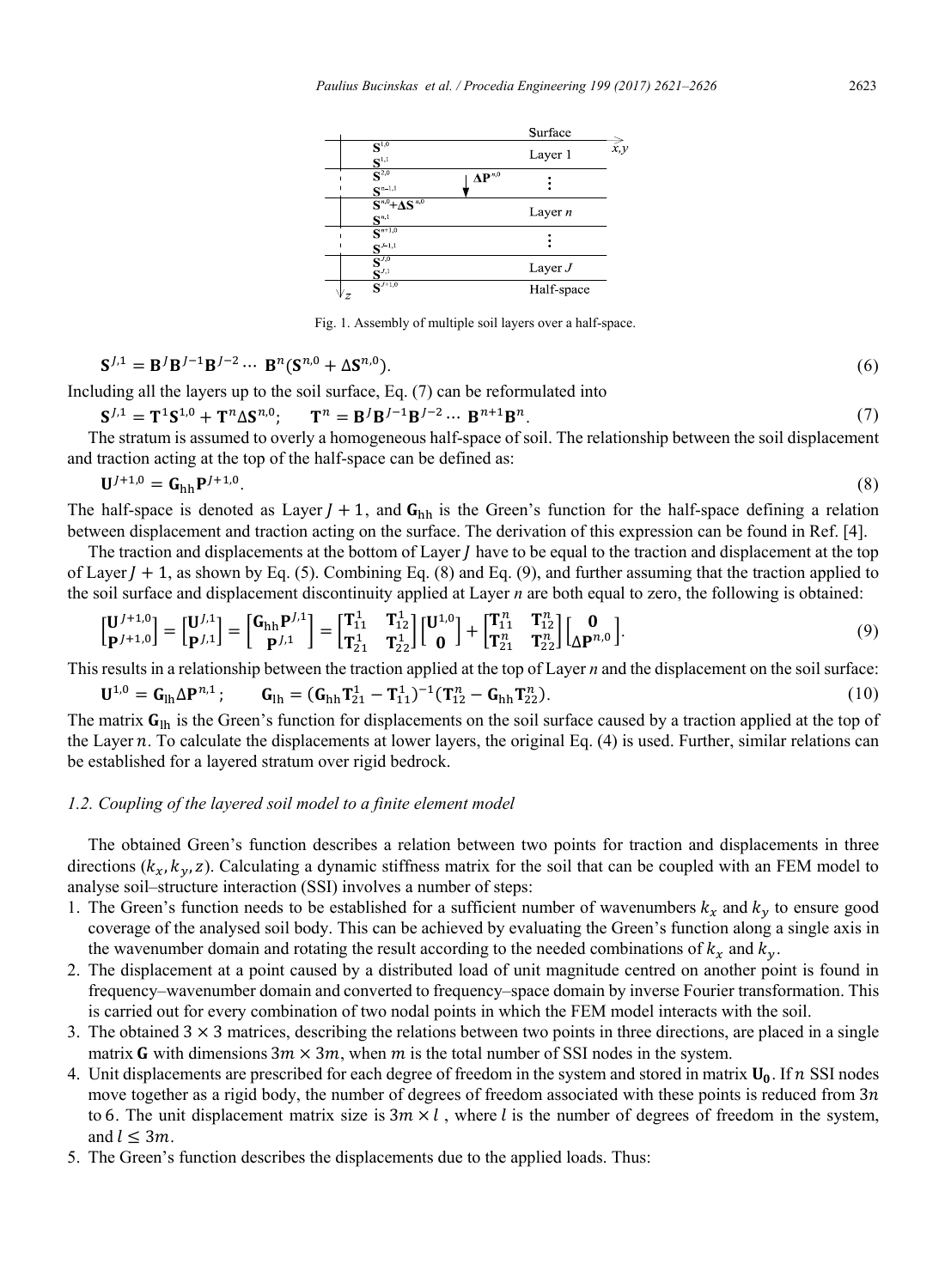$GP_0 = U_0.$  (11)

The matrix  $P_0$  containing the acting forces from unit displacement can then be found. It is further integrated over the contact area between rigid bodies and soil (if any rigid bodies are present) to obtain the dynamic stiffness matrix  $D_{\text{soil}}$ . This can be achieved by pre-multiplying matrix  $P_0$  with the transposed unit displacement matrix:

$$
\mathbf{D}_{\text{soil}} = \mathbf{U_0}^{\text{T}} \mathbf{P_0}.
$$
 (12)

The final obtained dynamic stiffness matrix has the dimensions  $l \times l$ . To couple the soil with finite elements using the standard stiffness matrix  $K_{FE}$ , damping matrix  $C_{FE}$  and mass matrix  $M_{FE}$ , the dynamic stiffness matrix for SSI is defined as:

$$
\mathbf{D}_{\text{full}} = \mathbf{D}_{\text{FE}} + \mathbf{D}_{\text{soil}}; \qquad \mathbf{D}_{\text{FE}} = \mathbf{K}_{\text{FE}} + i\omega \mathbf{C}_{\text{FE}} - \omega^2 \mathbf{M}_{\text{FE}}.
$$
 (13)

Further coupling with a structure above ground level can be obtained by classical FEM assembly. The final model is a computationally efficient solution that still considers fully coupled structure–soil system.

## **2. Foundation modelling using the semi-analytical soil model**

# *2.1. Rigid and flexible surface footings*

A soil body excited by a surface footing is analysed. The surface footing is square, with a length of 2 m. The height of the footing is 0.6 m. It is constructed from concrete, for which the material properties are given in Table 1. The surface footing is modelled using two approaches.

The first approach is to model the footing as a rigid body. In this case, the local deformations of the footing are not considered. Therefore, only the mass density is utilized, whereas the remaining material properties (Young's modulus, Poisson's ratio and damping ratio) are not used. In this case, the footing contact area is discretized into a number of points on the soil surface and, by using the procedure described in Section 2.2, an impedance matrix for 6 degrees of freedom is obtained. The six degrees of freedom include three translational and three rotational degrees of freedom. The footing mass and rotational mass moment of inertia are added to the corresponding degrees of freedom.

The second approach is to model the footing using Mindlin shell finite elements with quadratic interpolation and selective integration. A description of the elements can be found in Ref. [7]. The interface between the soil and the footing is once again discretized into the same number of points. In this case each point has only three translational (or displacement) degrees of freedom, which are coupled with the nodes of the shell elements.

Two different soil cases are tested. The first case considers a half-space of clay material (all the material properties are given in Table 1), while in the second case a half-space of sand is overlaid by a 3 m thick layer of clay. The

| Material | Young's modulus (MPa) | Poisson's ratio $(-)$ | Mass density $(kg/m3)$ | Damping ratio (-) |
|----------|-----------------------|-----------------------|------------------------|-------------------|
| Clay     | 100                   | 0.48                  | 2000                   | 0.045             |
| Sand     | 250                   | 0.30                  | 2000                   | 0.050             |
| Concrete | 34000                 | 0.15                  | 2400                   | 0.010             |





Fig. 2. Surface footing modelled as rigid (Case a) and flexible body (Case b), excited at 35 Hz. Soil stratification: 3 m layer of clay overlaying half-space of sand. Blue/yellow shades indicate positive/negative displacements in the *z*-direction. The red dot is the observation point for soil displacement analysis.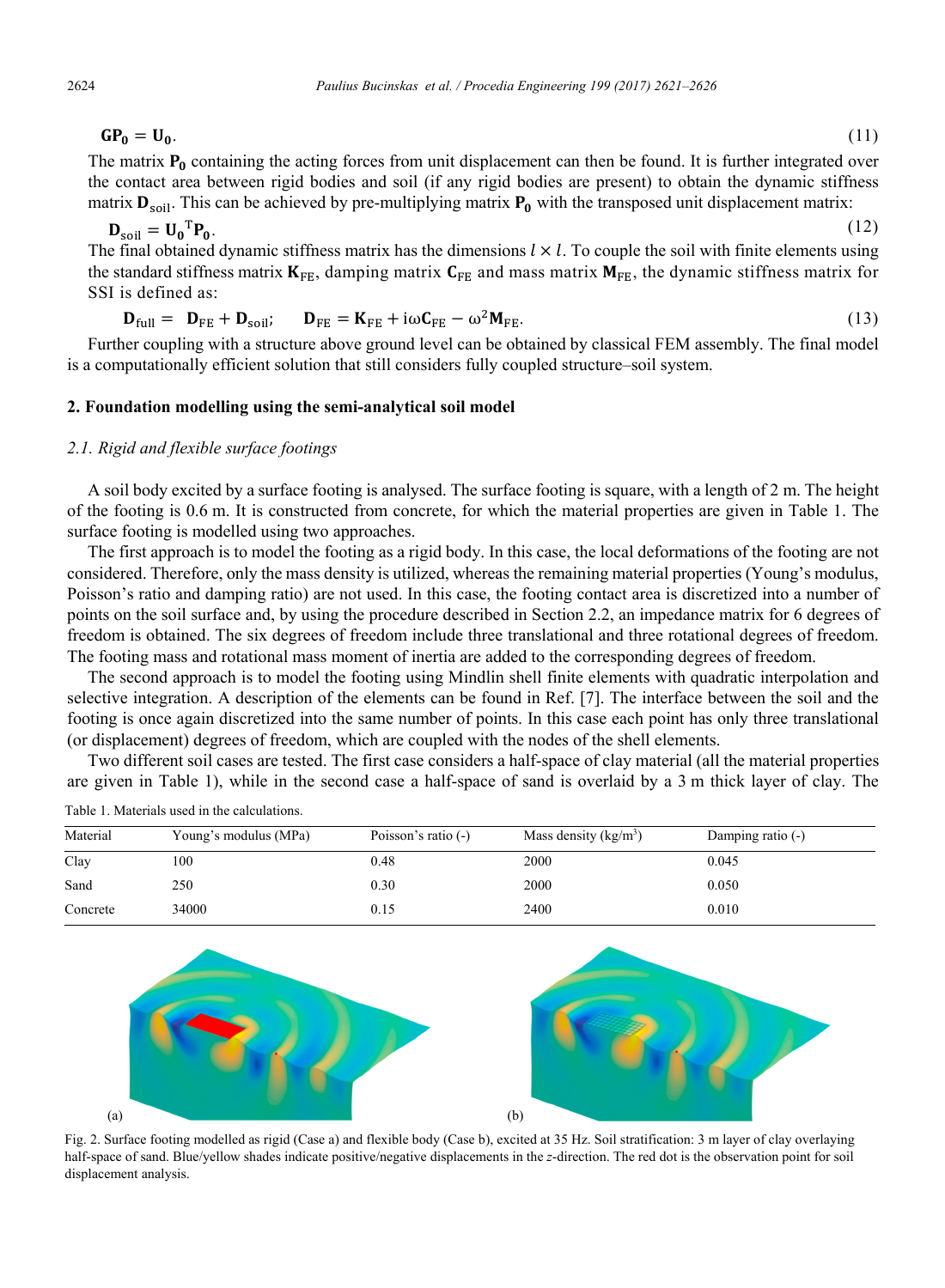



footings are excited by applying a unit moment around the *y*-axis, at every frequency. The behaviour of the footings and soil for one frequency is illustrated in Fig. 2. Further, the soil displacements are analysed at a point placed 4 m from the edge of the footing, on the *x*-axis (position shown in Fig. 2). The results are illustrated in Fig. 3.

From Fig. 2 and Fig. 3 it can be seen that the two approaches provide very similar results. The flexible foundation produces somewhat higher excitation for lower frequencies, but the difference is not significant. Representing the surface footing as a completely stiff plate can be concluded to be a fair assumption in the considered frequency range. However, care should be taken as thinner footings might provide different results.

#### *2.2. Pile foundations*

A single pile foundation is analysed. A 5 m long pile is embedded 3 m into the soil body. The pile is modelled using three-dimensional beam elements with six degrees of freedom in each node. A detailed description of the elements is available in Ref. [8]. To couple with soil, the embedded part of the pile is discretized into SSI nodes for which the soil dynamic stiffness matrix is found. The connecting SSI nodes are modelled in three different ways:

- 1. Each connecting node is a single point in the soil. It has three degrees of freedom which are later coupled to the pile. Therefore, rotational degrees of freedom of the pile are not coupled to the soil.
- 2. For each connecting node, a horizontal rigid disc with the same diameter as the pile is created, illustrated in Fig. 4a. The disc is discretized into a number of points and the dynamic stiffness is obtained. In this case, the rigid disc has 6 degrees of freedom that are coupled to the translational and rotational degrees of freedom of the pile.
- 3. Instead of the disk, a ring with same the diameter as the pile is created, see Fig. 4b. The ring is assumed rigid and later coupled to the six degrees of freedom of the pile.

The same two soil-stratification cases as in previous subsection are used. The system is excited by placing a unit moment around the *y*-axis at the very top of the pile. The behaviour of the system with rigid discs and rings, excited at 45 Hz, can be seen in Fig. 4. Further, the displacements of the soil surface 3 metres from the pile are investigated (see Fig. 5). It is observed that different approaches produce significant differences in the behaviour of the system. The peaks, corresponding to the first eigenmode of the pile, are at 5.4 Hz, 10.8 Hz and 11.4 Hz, respectively. This could lead to dramatically different behaviour if used for a bigger system. The first approach, while computationally



Fig. 4. Pile modelled with rigid disks (Case a) and rings (Case b), excited at 45 Hz. Soil stratification: half-space of clay. Blue/yellow shades indicate positive/negative displacements in the *z*-direction. The red dot is the observation point for soil displacement analysis.